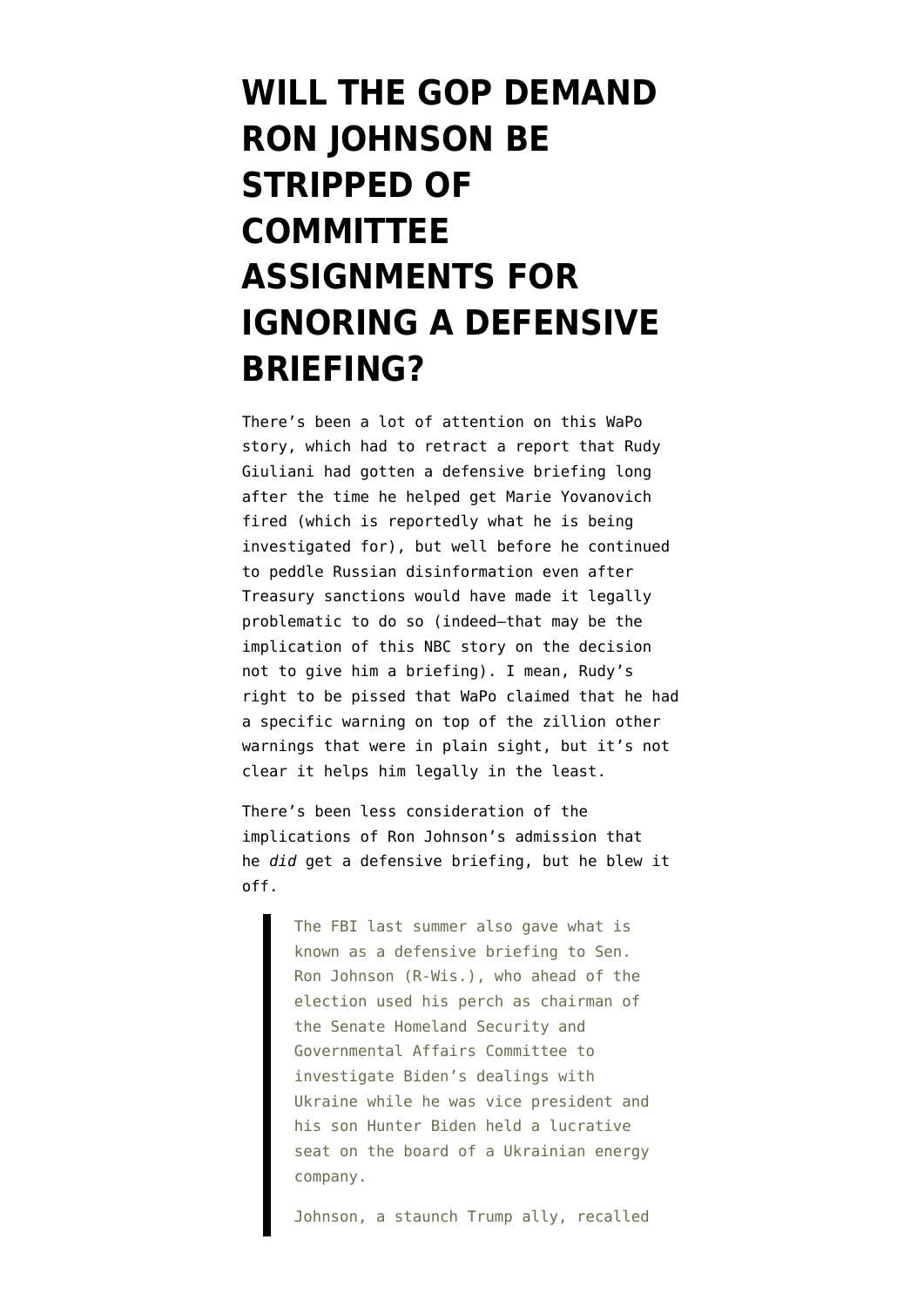receiving a vague warning from FBI briefers in August, but he said Thursday that there was no substance to their cautionary message and that he did not view the meeting as a "defensive briefing" on his oversight of the Biden family's foreign business ventures.

"Regarding reports that I received an FBI briefing warning me that I was a target of Russian disinformation, I can confirm I received such a briefing in August of 2020," Johnson said in a statement to The Washington Post. "I asked the briefers what specific evidence they had regarding this warning, and they could not provide me anything other than the generalized warning. Without specific information, I felt the briefing was completely useless and unnecessary (since I was fully aware of the dangers of Russian disinformation).

"Because there was no substance to the briefing, and because it followed the production and leaking of a false intelligence product by Democrat leaders, I suspected that the briefing was being given to be used at some future date for the purpose that it is now being used: to offer the biased media an opportunity to falsely accuse me of being a tool of Russia despite warnings."

Remember that for months, Republicans have been attacking Eric Swalwell because, before he was on the House Intelligence Committee, he got a defensive briefing about a woman who, the FBI informed him, was recruiting for China. He stopped talking to the woman and cooperated with the FBI, doing precisely what you're supposed to do after getting a defensive briefing.

Nevertheless, the GOP has repeatedly used the story to call for Swalwell to be removed from